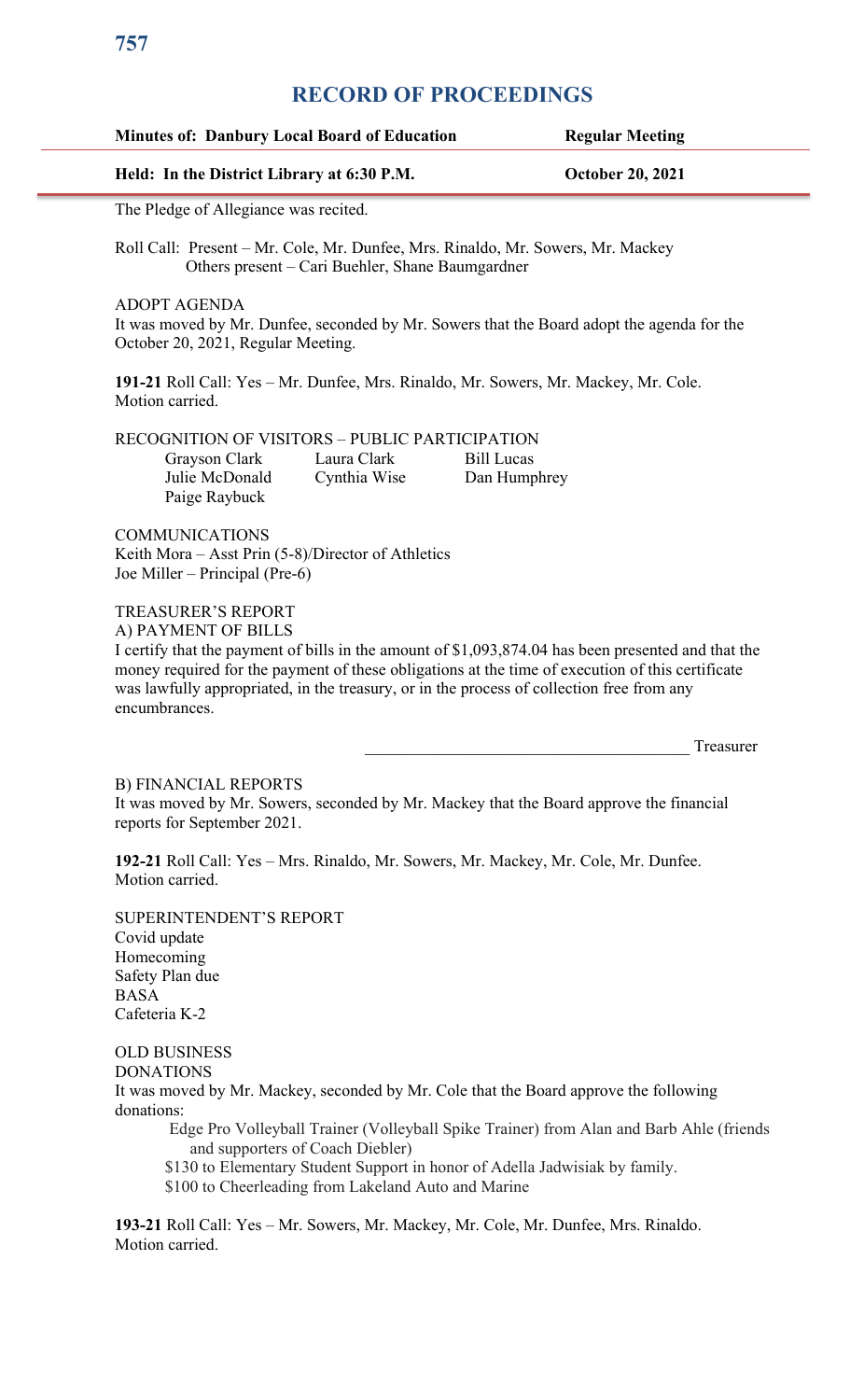| <b>Minutes of: Danbury Local Board of Education</b>                                              | <b>Regular Meeting</b>  |
|--------------------------------------------------------------------------------------------------|-------------------------|
| Held: In the District Library at 6:30 P.M.                                                       | <b>October 20, 2021</b> |
| <b>BOARD POLICIES</b>                                                                            |                         |
| It was moved by Mr. Cole, seconded by Mr. Dunfee that the Board approve the second reading of    |                         |
| the following OSBA policies:                                                                     |                         |
| AFC-2 (Also GCN-2) - Evaluation of Professional Staff (Administrators Both Professional          |                         |
| and Support) (Version 2 - OPES 2.0)                                                              |                         |
| <b>HD</b> BD - School Board Meetings<br>GBL - Personnel Records                                  |                         |
|                                                                                                  |                         |
| GBP - Drug-Free Workplace<br>GCC - Professional Staff Recruiting                                 |                         |
| <b>ACAA - Sexual Harassment</b>                                                                  |                         |
| <b>ACAA-R</b> - Sexual Harassment Grievance Process                                              |                         |
| <b>DJF-R</b> - Purchasing Procedures                                                             |                         |
|                                                                                                  |                         |
| <b>TEXT</b> IKF - Graduation Requirements<br><b>DECA</b> - Administration of Federal Grant Funds |                         |
| <b>EEA</b> - Student Transportation Services                                                     |                         |
| <b>EXAD</b> - Non-Routine Use of School Buses                                                    |                         |
| <b>GBK</b> - No Tobacco Use on District Property by Staff Members (Version 2)                    |                         |
| <b>GBQ</b> - Criminal Records Check                                                              |                         |
| GCD - Professional Staff Hiring                                                                  |                         |
| <b>GDBE</b> - Support Staff Vacations and Holidays                                               |                         |
| GDC/GDCA/GDD - Support Staff Recruiting/Posting of Vacancies/Hiring                              |                         |
| <b>TE IGAE</b> - Health Education                                                                |                         |
| IGAG - Drugs, Alcohol and Tobacco Education                                                      |                         |
| IGAH/IGAI - Family Life Education/Sex Education                                                  |                         |
| <b>TED</b> IGBE - Remedial Instruction (Intervention Services)                                   |                         |
| <b>Times IGBEA</b> - Reading Skills Assessments and Intervention (Third Grade Reading Guarantee) |                         |
| <b>The IGBEA-R</b> - Reading Skills Assessment and Intervention (Third Grade Reading Guarantee)  |                         |
| IGCH-R (Also LEC-R) - College Credit Plus                                                        |                         |
| IICC - School Volunteers                                                                         |                         |
| <b>LE-R</b> - Testing Programs                                                                   |                         |
| <b>La JEC</b> - School Admission                                                                 |                         |
| $\Box$ JHCB - Immunizations                                                                      |                         |
| <b>HE</b> JHCC - Communicable Diseases                                                           |                         |
| IP - Positive Behavioral Interventions and Supports (Restraint and Seclusion)                    |                         |
| KGC - No Tobacco Use on District Property (Version 2)                                            |                         |
| LEC-R (Also IGCH-R) - College Credit Plus                                                        |                         |
|                                                                                                  |                         |
| 194-21 Roll Call: Yes - Mr. Mackey, Mr. Cole, Mr. Dunfee, Mrs. Rinaldo, Mr. Sowers.              |                         |
| Motion carried.                                                                                  |                         |
|                                                                                                  |                         |
| <b>VOLUNTEERS</b>                                                                                |                         |
| It was moved by Mr. Dunfee, seconded by Mr. Sowers that the Board approve the following          |                         |
| volunteers:                                                                                      |                         |
| Mike Valenti                                                                                     |                         |

#### COMMITTEE REPORTS

Motion carried.

 **A.** Audit and Finance – Mrs. Rinaldo gave a report

 **B.** Building & Grounds/Cafeteria & Transportation/Technology – Mr. Mackey discussed Fanning Howey concepts; classroom improvements

 **C.** Public Relations – Mrs. Buehler reported on upcoming video series, backward planning guide, billboard update, Core Values assemblies & share out on social media

 **D.** Student Achievement

 **E.** Legislative Liaison

**758**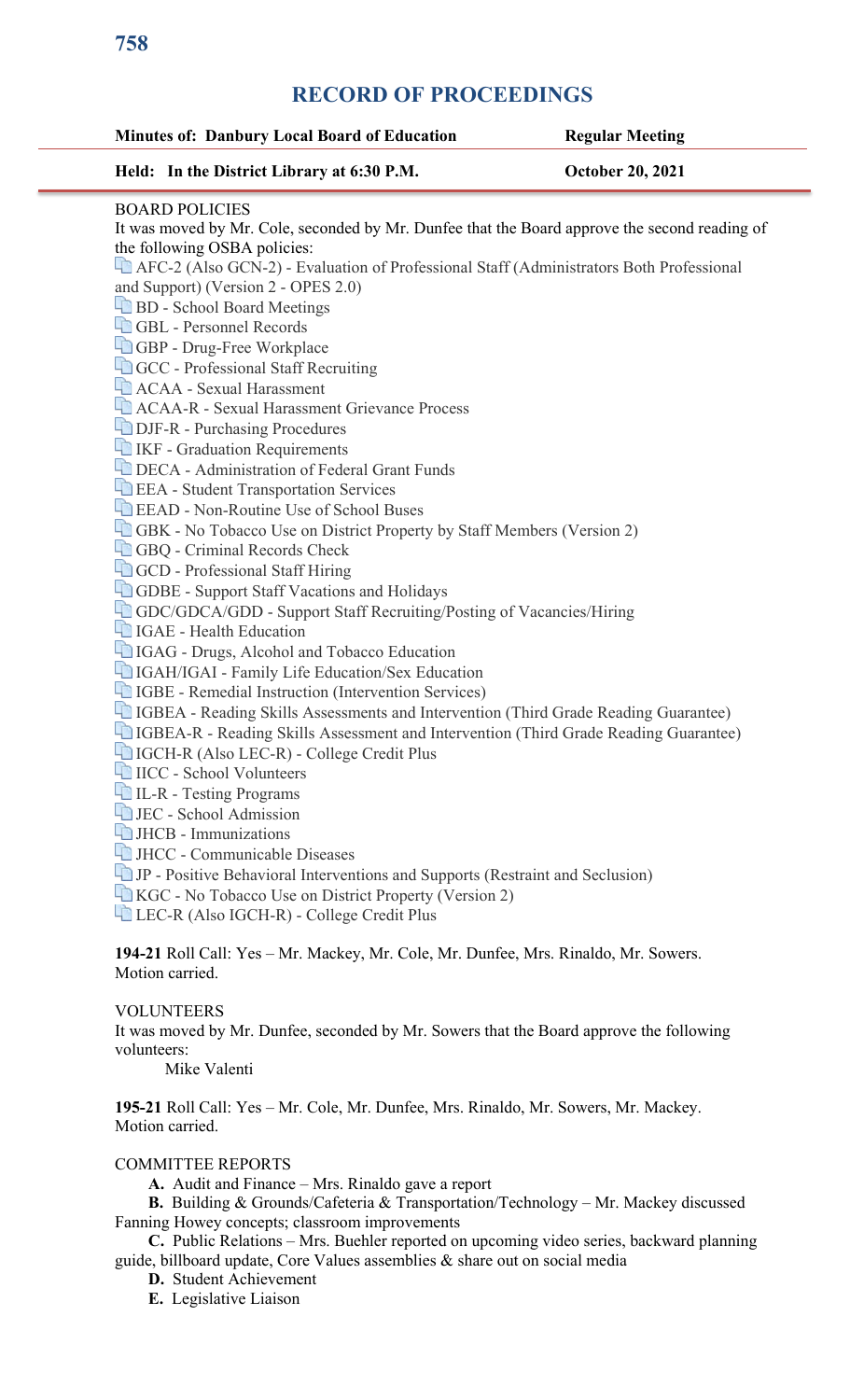#### **Minutes of: Danbury Local Board of Education Regular Meeting**

#### **Held: In the District Library at 6:30 P.M. October 20, 2021**

#### NEW BUSINESS POOL CONTRACT

It was moved by Mr. Dunfee, seconded by Mr. Sowers that the Board approve the Huron City School's pool contract agreement.

**196-21** Roll Call: Yes – Mr. Dunfee, Mrs. Rinaldo, Mr. Sowers, Mr. Mackey, Mr. Cole. Motion carried.

#### HIGH SCHOOL AND MIDDLE SCHOOL SPORTS PROGRAM

It was moved by Mr. Sowers, seconded by Mr. Mackey that the Board approve the following club program for the 2021-2022 school year:

Club Skiing

**197-21** Roll Call: Yes – Mrs. Rinaldo, Mr. Sowers, Mr. Mackey, Mr. Cole, Mr. Dunfee. Motion carried.

#### NORTH POINT STUDENT HANDBOOK

It was moved by Mr. Mackey, seconded by Mr. Cole that the Board approve the North Point Student Handbook for the 2021-2022 school year. In addition: The North Point Educational Service Center recommends that the N.P.E.S.C. employees listed be authorized by the Board of Education to suspend students from North Point programs should their behavior/activities be severe enough that merit said response:

Mary Schaeffer Karen Ruf John Ruf Andrea Smith Dwayne Arnold Brandi Goodwin Tyfanie Hampshire Kristen Graham Lonny Rivera Kathryn Hott

**198-21** Roll Call: Yes – Mr. Sowers, Mr. Mackey, Mr. Cole, Mr. Dunfee, Mrs. Rinaldo. Motion carried.

#### SUPPLEMENTAL CONTRACTS

It was moved by Mr. Cole, seconded by Mr. Dunfee that the Board approve the resignation of Jennifer Steinbrick as the Class Advisor for Class of 2026.

**199-21** Roll Call: Yes – Mr. Mackey, Mr. Cole, Mr. Dunfee, Mrs. Rinaldo, Mr. Sowers. Motion carried.

It was moved by Mr. Dunfee, seconded by Mr. Sowers that the Board approve the following supplemental contracts for the 2021-2022 school year. Employment is contingent on Pupil Activity Validation, BCI/FBI checks, and all other district requirements:

| Jennifer Steinbrick $(\frac{1}{2})$ | 8th (2026) Grade Advisor |
|-------------------------------------|--------------------------|
| Courtney Sloan $(\frac{1}{2})$      | 8th (2026) Grade Advisor |
| Ryan Beam                           | Asst. Girls Basketball   |

**200-21** Roll Call: Yes – Mr. Cole, Mr. Dunfee, Mrs. Rinaldo, Mr. Sowers, Mr. Mackey. Motion carried.

#### **SUBSTITUTES**

It was moved by Mr. Sowers, seconded by Mr. Mackey that the Board approve the hiring of the following substitutes. Employment is contingent on proper licensure, BCI/FBI checks, and all other district requirements:

Debora Stonitsch (cafeteria, secretary) Amy Bilardo (secretary)

**201-21** Roll Call: Yes – Mr. Dunfee, Mrs. Rinaldo, Mr. Sowers, Mr. Mackey, Mr. Cole. Motion carried.